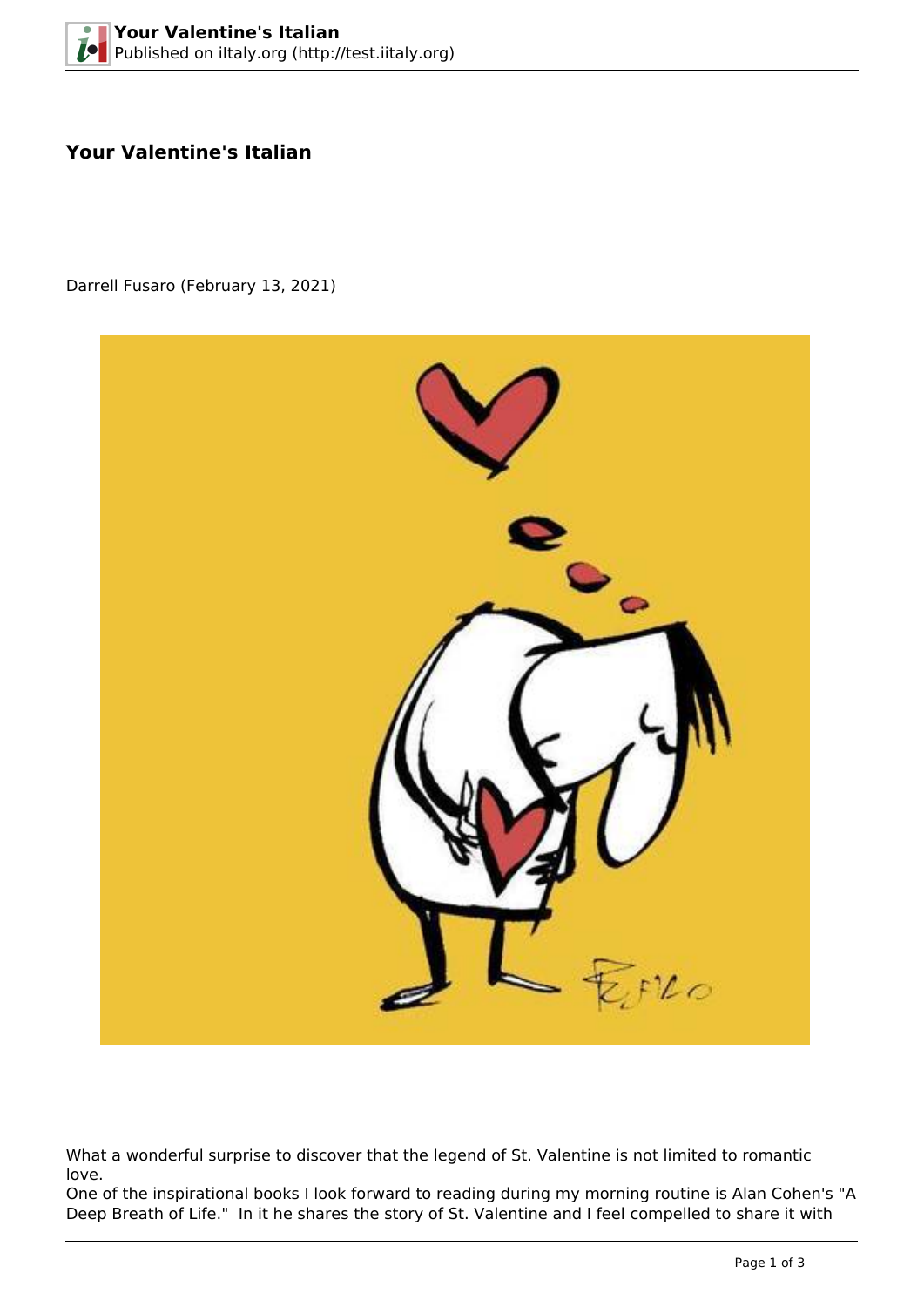

you.

"The legend of St. Valentine goes back to the early days of Christianity when Christians were being persecuted by the Romans. One Christian, Valentinus, was tried as a heretic and sentenced to death. In prison, Valentinus befriended a guard who respected his wisdom, and soon the guard brought his seven-year-old blind daughter Julia, to Valentinus for lessons. Daily, the two talked of important things, and Julia developed a deep love and respect for her mentor. One day Julia asked him, "Valentinus, do you think I will ever be able to see?"

Valentinus thought for a moment and answered, "With love in your heart and belief in God, anything is possible, Julia."

At that moment, Julia was overtaken with a flash of light, and suddenly her eyesight was restored. "Valentinus, I can see!" the child shouted.

"Praise be to God," he humbly answered.

The next day when Julia came to visit Valentinus, he was gone. He had been taken to his execution. Julia found this note:

My Dear Julia,

Although we shall never see each other again, know that I will always love you. You are very dear to me. I will stay unseen by your side, and I will live in your heart. I believe in you.

## ~Your Valentine"

What a wonderful surprise to discover that the legend of St. Valentine is not limited to romantic love. It's a clear example that love given in the form of kindness has a tremendous effect upon the lives of others. Every time we perform a kind act, even as gentle as a smile, we set off an chain reaction for good that travels from one to another. This ripple effect will make it's way, and be felt, around the globe. Valentine's Day gives all of us the opportunity to share our kindness freely, without embarrassment. Whenever we greet others with a smile and a "Happy Valentine's Day!" we're contributing to a better world. Now that's amore!

According to Our Lady of Rosary Library: "Valentinus' sentence was carried out on, February 14, 270 A.D., near a gate that was later named Porta Valentini in his memory. He was buried at what is now the Church of Praxedes in Rome. It is said that Julia planted a pink-blossomed almond tree near his grave. Today, the almond tree remains a symbol of abiding love and friendship. On each February 14, Saint Valentine's Day, messages of affection and love are exchanged around the world."

"Your smile is your logo, your personality is your business card, how you leave others feeling after having an experience with you becomes your trademark." –Unknown

## **–Darrell Fusaro**

Darrell Fusaro is the author of [What If Godzilla Just Wanted a Hug?](http://www.amazon.com/What-Godzilla-Just-Wanted-Hug/dp/1493627996/ref=sr_1_1?s=books&ie=UTF8&qid=1442589413&sr=1-1&keywords=what+if+godzilla+just+wanted+a+hug) [2] and co-host of the [Funniest](http://www.unity.fm/program/FunniestThing) [Thing! with Darrell and Ed](http://www.unity.fm/program/FunniestThing) [3] podcast

**Source URL:** http://test.iitaly.org/magazine/focus/life-people/article/your-valentines-italian